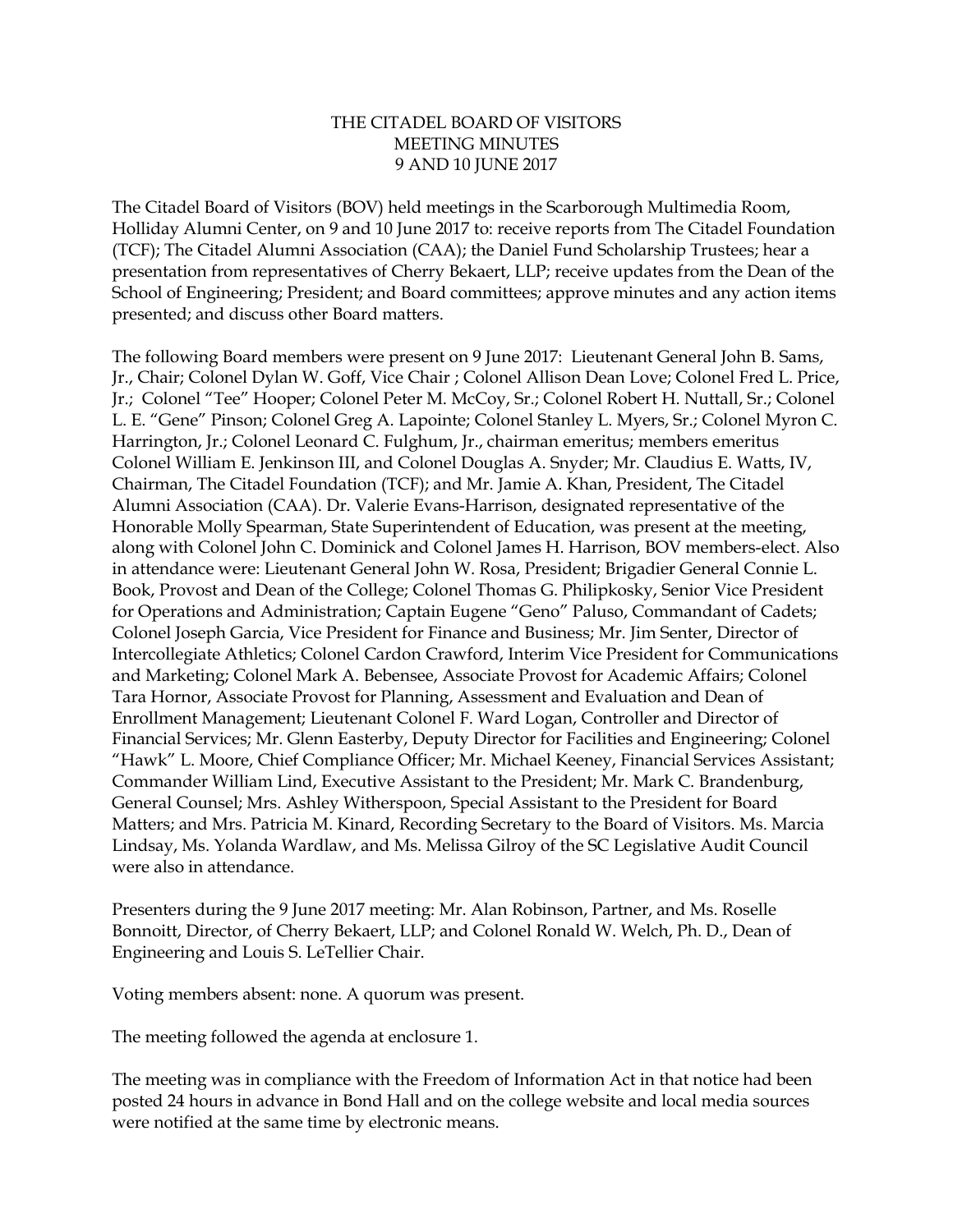Board of Visitors meeting minutes 9 and 10 June 2017 Page two

Chair Sams opened the meeting at 8:07 a.m. Colonel Nuttall gave an invocation and Chair Sams led "The Pledge of Allegiance."

Chair Sams reviewed the agenda and schedule of the day's events.

Mr. Watts discussed a report from TCF and The Citadel Brigadier Foundation (TCBF). He gave an overview of the capital campaign with year-to-date fundraising results. Key focus areas for 2017 were outlined, and a year-to-date comparison of cash/pledges, planned gifts, and numbers of donors for the period of 2013-2017 provided. The capital campaign progress is currently 113.42% of goal. A chart of pledges receivable and planned gift expectancies was reviewed, along with LEAD 2018 fundraising progress. TCBF is on track to deliver \$1.55 million for athletic scholarships this year, with a goal of reaching \$15 million in the Memorial Fund Athletic Endowment by June 2018.

It was noted that a reduction in annual giving is a national phenomenon; the importance of getting millennials engaged is vital to future fundraising success.

In his report from The CAA, Mr. Khan noted BG Book had given a brief at the last CAA Board meeting that was very well received. He highlighted the need for a comprehensive communication plan and said the app CAA has developed could be a "piece of the foundation to communicate." His term will end in November, with Mr. Willis E. Tisdale, Jr., Class of '77, taking over as President of CAA at that time. Mr. Khan closed by thanking General Sams and Colonel Hooper for their service on the Board of Visitors.

Colonel Fulghum thanked the staff for administering the Daniel Fund, and recommended a budget of \$134,169 for 2017-18, with approval of proposed new scholarships in the amount of \$53,500.

Colonel Price moved:

# **MOTION**

*"That the Board of Visitors approves proposed new scholarships from the Daniel Fund for 2017- 18 in the amount of \$53,500 as listed."*

The motion was seconded by Goff and unanimously approved by the voting members present: Sams, Goff, Love, Price, Hooper, McCoy, Nuttall, Pinson, Lapointe, Myers and Harrington.

General Rosa suggested the Board consider changing the requirements for the scholarship to include annual reapplication and certain other parameters. The topic will be considered by the Education and Leadership Development (ELD) Committee for recommendation to the full Board.

Colonel Lapointe, Chair of the Strategy, Vision and Governance (SVG) Committee, began the committee report by noting the audit function would be transitioning to the Operations and Risk Management (ORM) Committee. He called on Colonel Garcia to introduce the Cherry Bekaert, LLP representatives.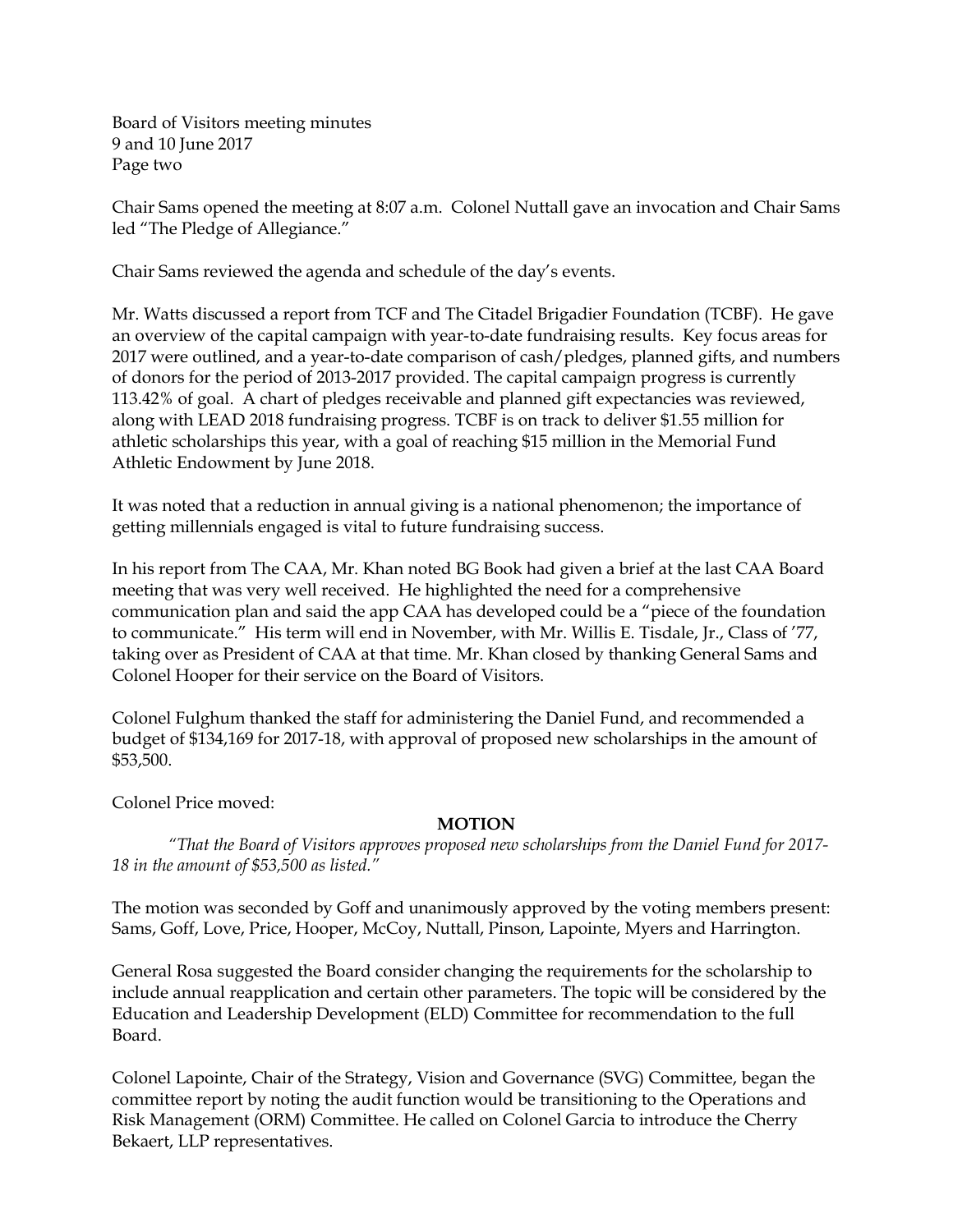Board of Visitors meeting minutes 9 and 10 June 2017 Page three

Mr. Robinson and Ms. Bonnoitt outlined the audit planning agenda, including the role of the external auditor, service deliverables, BOV committee oversight and perspective on risk, audit timeline and risk assessment. A list of questions will be presented to certain Board members, seeking feedback to assist Cherry Bekaert in developing their audit strategy and planning the audit. Dialogue in this area will be ongoing.

LTC Logan outlined the audit transition plan highlights and the additional focus on internal controls.

Colonel Garcia discussed the five-year (FY2018-2022) budget estimates. The estimates included data from athletics, auxiliary services, general fund, and The Citadel Foundation and The Citadel Trust. He also outlined twenty-year budgeting and funding requirements for the Asset Management Plan for maintenance.

He reported the Vice Presidents had met with General Rosa to review progress on the FY17 Annual Performance Plans (APPs) and to present the strategy for formulating the FY18 APPs.

Colonel Hornor reviewed the LEAD 2024 planning cycle and noted the Board will be presented with a statement at the offsite detailing what has been gathered so far from the campus community. The next steps in the process will include articulating the college's vision for the LEAD 2024 plan and preparing proposals for objectives and actions.

A discussion of major trends in higher education will also take place during the BOV offsite, including diverse subjects such as talent demands requiring multi-disciplinary backgrounds and outcomes of the current focus on STEM initiatives.

Dean Welch began an informative update on the School of Engineering by stating The Citadel is ranked No. 13 by *U.S. News & World Report* among the nation's best undergraduate engineering programs at schools offering up to a master's degree. He reviewed the school's core values, the many successes in meeting goals established in a 2012-2018 timeline and objectives set for 2017- 2018, as well as enrollment figures, student and faculty awards, and recent grants obtained. An autoclave is scheduled for installation in the fall, which will allow students experience with composites. This year marks the 75th anniversary of the Department of Electrical and Computer Engineering.

The Board recessed to have lunch in the Pearson Club Level of the stadium.

The afternoon session began with Colonel McCoy, Chair of the ORM Committee, calling on Colonel Garcia for an update on the FY18 budget and tuition and fees. Items for consideration included FY18 budget highlights, reclassifying tuition/fee structure, proposed tuition and fees, Capers impact, and the Stevens Barracks sinking fund. Proposed expenditures of The Citadel Trust unrestricted gifts for FY18 were also presented. A motion will be considered by the BOV at the end of the meeting on Saturday.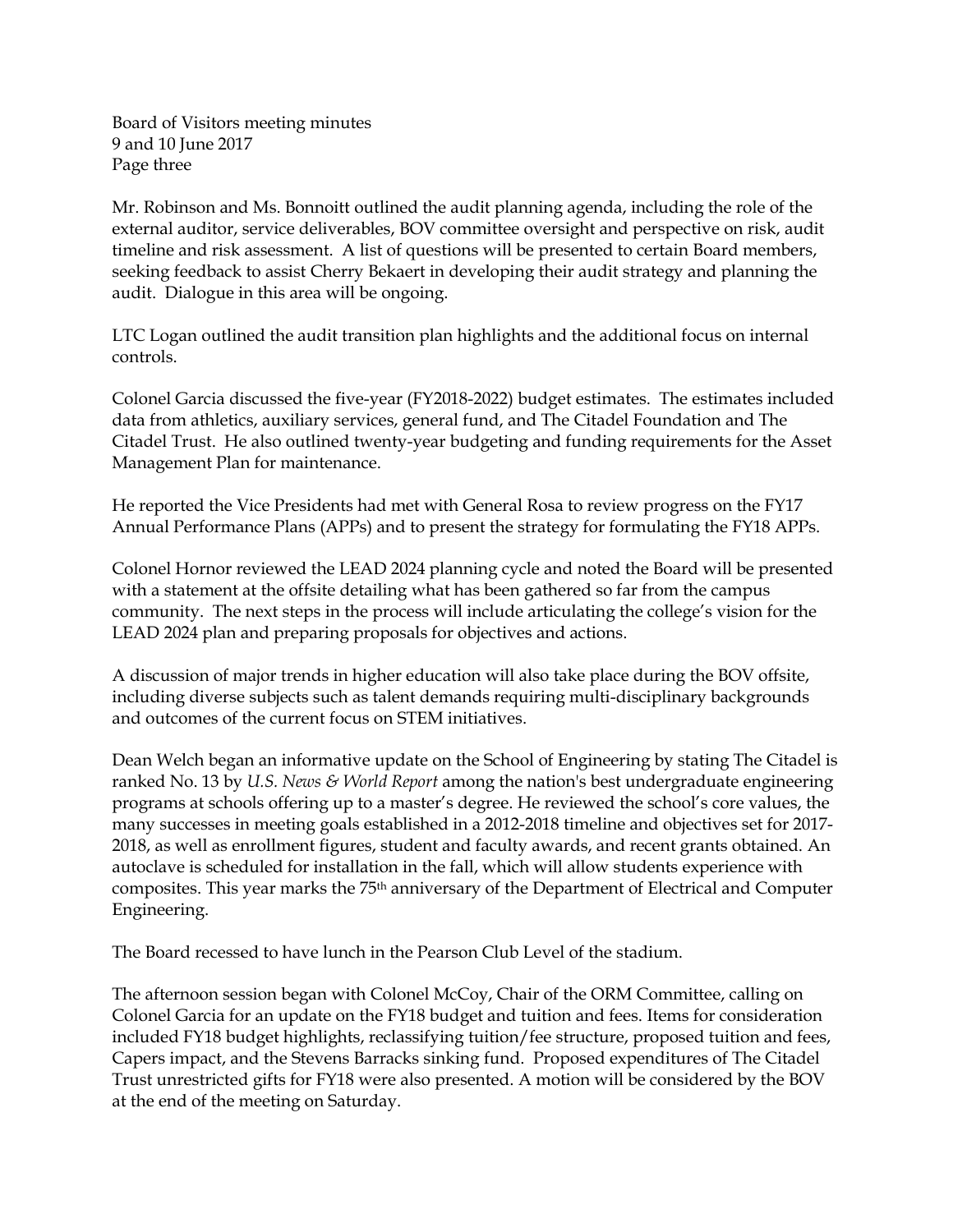Board of Visitors meeting minutes 9 and 10 June 2017 Page four

Captain Paluso reviewed statistics pertaining to the Campus Advocacy, Response and Education (CARE) team; Campus Alcohol and Drug Information Center (CADIC); Citadel Counseling Center (CCC); and Infirmary.

An executive overview of the Enterprise Risk Management Council (ERMC), compliance, child protection, overall Title IX, hotline, internal audit plan for FY17 and the proposed audit plan for FY18 was briefed by Colonel Moore.

Colonel Philipkosky advised the BOV that recent discussions relative to the design of the proposed Capers Hall resulted in a change for a completely new academic building vice retaining the 1949 wing. He outlined the rationale for this recommended change and gave a summary of issues, cost and milestones.

Mr. Easterby said the demolition of the East Side stands has been completed. Permanent options for a replacement are being explored. He also gave an overview of summer renovation and maintenance projects.

Mr. Senter completed the committee report with an Athletics end-of-year briefing. Financial data for beer sales at Citadel baseball games was listed, and a concept proposal for the temporary East Side stands at Johnson Hagood stadium displayed.

Colonel Myers, Chair of the ELD Committee, called on the Provost to begin the committee report.

The Provost discussed Citadel outcomes including the breakdown of the graduating Class of 2017, and commissioning and employment data. The college is having a great admissions year. The Corps projection model is anticipated to be 2,356 students at census with an in-state/out-ofstate mix of 57% and 43% respectively.

The Commandant's update included a fourth class retention five-year trend line, and statistics pertaining to various semester events. He delineated his SY2016/17 observations and emphasized that the year ahead will be pivotal for the Commandant's Department. Captain Paluso discussed leadership training; continued improvement in teaching, advising, and coaching; ongoing efforts to professionalize the culture of the Corps; and exploring more opportunities to keep improving the cadet experience.

Mr. Senter said the spring 2017 term GPA data for the Corps Squad is 2.983, slightly higher than the Corps GPA at 2.947. He noted the ten-year cadet-athlete GPA average is 2.964, and the tenyear freshman cadet-athlete GPA is 2.798. The search for a new baseball coach was finalized, with Tony Skole, a Citadel alumnus and member of the Bulldog Hall of Fame, being hired for the position; he will start effective June 19th.

Colonel Love, Chair of the Communications and Community Relations (CCR) Committee, was called on for the committee's report. She thanked Colonel Crawford for his efforts as the interim Vice President and for keeping her apprised of current situations.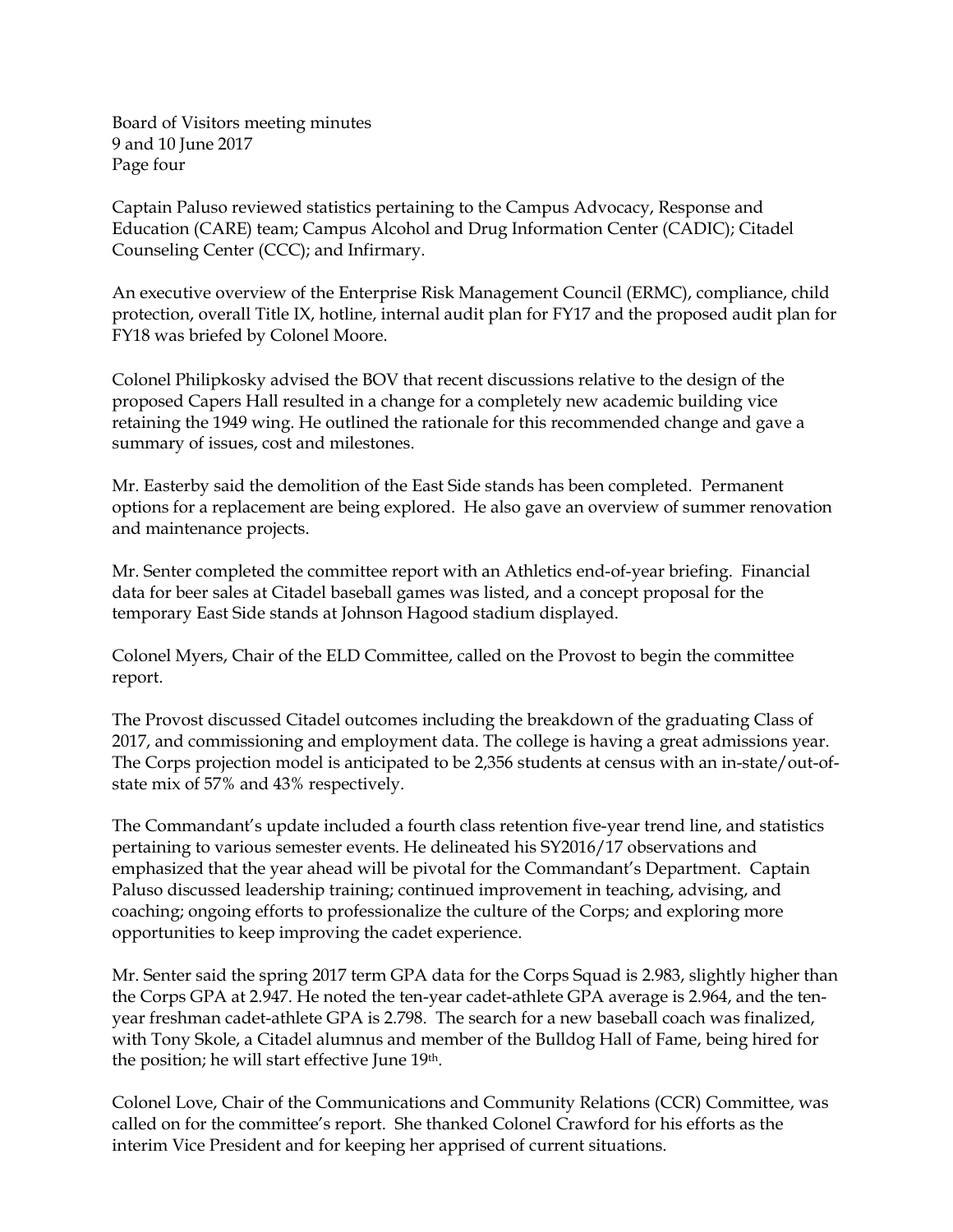Board of Visitors meeting minutes 9 and 10 June 2017 Page five

Colonel Crawford said marketing efforts had been effective and provided details of year end marketing and media results. He discussed articles that had appeared in the *Wall Street Journal* and ProPublica, an independent newsroom that produces investigative journalism.

Colonel Crawford outlined the legislative update, including: federal efforts, state budget, Capers Hall approval process, extension of the County stadium debt payment and future events. There are several special elections for legislative positions that will be held within the state, including Daniel Island, Columbia and Irmo. He concluded his presentation with a review of the timeline for events surrounding the 175th anniversary, and displayed the winning design and logo.

The meeting was recessed at 4:15 p.m. to reconvene on Saturday.

The meeting reconvened on 10 June 2017, in the Scarborough Multimedia Room, Holliday Alumni Center.

The following Board members were present: Lieutenant General John B. Sams, Jr., Chair; Colonel Dylan W. Goff, Vice Chair ; Colonel Allison Dean Love; Colonel Fred L. Price, Jr.; Colonel "Tee" Hooper; Colonel Robert H. Nuttall, Sr.; Colonel L. E. "Gene" Pinson; Colonel Greg A. Lapointe; Colonel Stanley L. Myers, Sr.; Colonel Myron C. Harrington, Jr.; members emeritus Colonel William E. Jenkinson III, and Colonel Douglas A. Snyder; and Mr. Claudius E. Watts, IV, Chairman, The Citadel Foundation. Colonel John C. Dominick, BOV member-elect, was present. Also in attendance were: Lieutenant General John W. Rosa, President; Brigadier General Connie L. Book, Provost and Dean of the College; Colonel Thomas G. Philipkosky, Senior Vice President for Operations and Administration; Captain Eugene "Geno" Paluso, Commandant of Cadets; Colonel Joseph Garcia, Vice President for Finance and Business; Mr. Jim Senter, Director of Intercollegiate Athletics; Colonel Cardon Crawford, Interim Vice President for Communications and Marketing; Commander William Lind, Executive Assistant to the President; Mr. Mark C. Brandenburg, General Counsel; Mrs. Ashley Witherspoon, Special Assistant to the President for Board Matters; and Mrs. Patricia M. Kinard, Recording Secretary to the Board of Visitors. Ms. Yolanda Wardlaw of the SC Legislative Audit Council was also in attendance.

Voting members absent: Colonel Peter M. McCoy, Sr. A quorum was present.

Chair Sams called the meeting to order at 8:10 a.m. and reviewed the remaining agenda items. He and Colonel Hooper thanked everyone for their support during their terms of service on the Board of Visitors.

President Rosa began his report by telling the Board last year was the first in his tenure without a major disruptive element. Every factor within the college community performed well: our great faculty has galvanized around the Provost, the overwhelming majority of parents have been supportive, the Class of 2017 gelled as a group, and the BOV remained focused on strategic issues. The college's challenges are to determine what we are missing and how we can get better.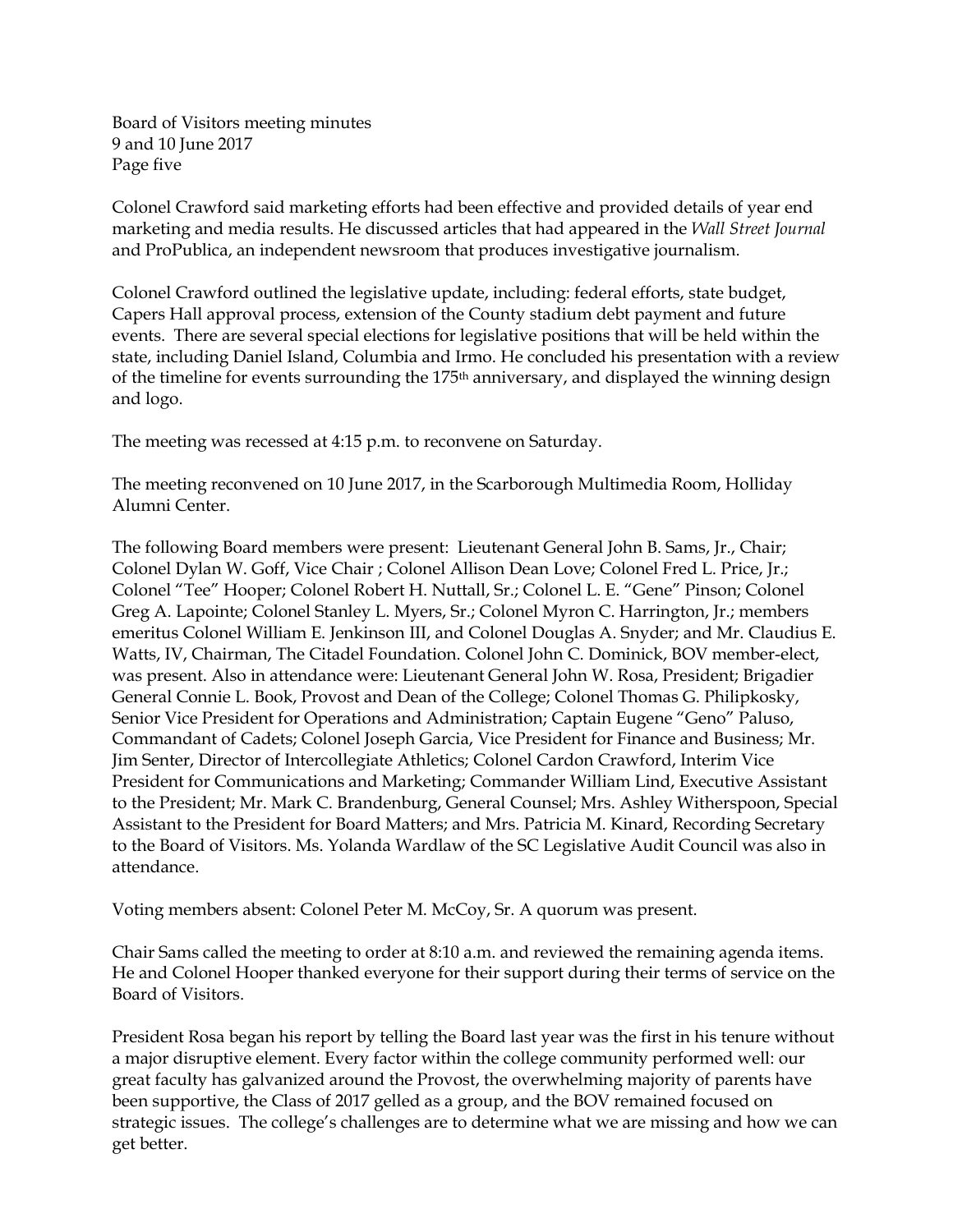Board of Visitors meeting minutes 9 and 10 June 2017 Page six

He noted it is important to finish the LEAD 2018 Plan and to ascertain when the next capital campaign will begin.

Other items of interest included:

- Arrival of the new Vice President for Communications and Marketing in July
- New plan for Capers and the final concept for the East Side stands
- Need for a parking garage
- Determining the vision of LEAD 2024
- Challenges of having a winning football season
- Completion of Maymester, and the current Summer I session
- Importance of bringing in good young people in the enrollment process
- Continued promotion of The Citadel Graduate College
- Increasing Veteran enrollment with a goal for next year of instituting more interaction with college leadership
- Travel plans throughout the summer for development purposes and CAA events
- Plans for hiring a new Chief Financial Officer and a Budget Director

In response to a question from Chair Sams regarding the Lowcountry Graduate Center, the Provost said the organization has developed a minimal approach, relying on the educational participants to achieve the goals of being an outstanding facility, creating a budget that allows innovation of new programs, and working with employers to determine what kind of graduates they need. There is a heated competitive battle for student tuition dollars in the area, as evidenced by the recent development of a facility by Embry-Riddle Aeronautical University.

Motions were considered.

Colonel Lapointe made a motion pertaining to the proposed changes to the *College Regulations,*  which had been forwarded from the SVG Committee:

# **MOTION**

*"That the Strategy, Vision and Governance Committee endorses items 1, 3, 5, and 6 of the list of proposed changes to the* College Regulations*."*

The motion was unanimously approved by the voting members present: Sams, Goff, Love, Price, Hooper, Nuttall, Pinson, Lapointe, Myers and Harrington.

Colonel Lapointe moved:

# **MOTION**

*"That the Board of Visitors approves item 0 of the list of proposed changes to the* College Regulations*."*

The motion was seconded and unanimously approved by the voting members present: Sams, Goff, Love, Price, Hooper, Nuttall, Pinson, Lapointe, Myers and Harrington.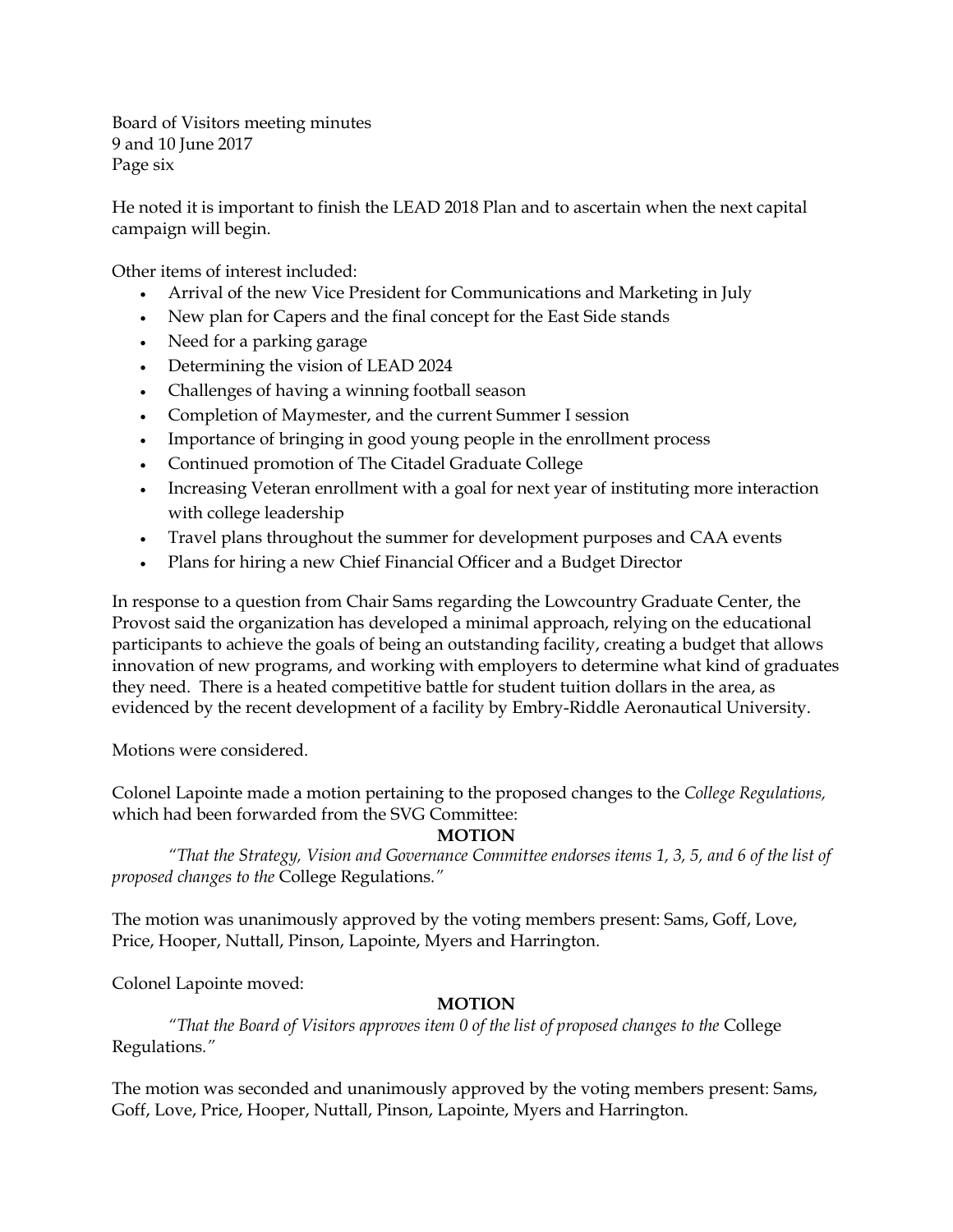Board of Visitors meeting minutes 9 and 10 June 2017 Page seven

Colonel Lapointe moved, seconded by Colonel Nuttall:

**MOTION** 

*"That the Board of Visitors approves item 2 of the list of proposed changes to the* College Regulations – *'Provide that only members of the Special Appeals Committee, the recording secretary, and counsel, shall attend SAC meetings.'"*

After discussion, the motion was amended to change the word "attend" to "participate in."

The motion was defeated by unanimous vote of the voting members present: Sams, Goff, Love, Price, Hooper, Nuttall, Pinson, Lapointe, Myers and Harrington.

Colonel Lapointe moved, seconded by Colonel Myers:

**MOTION** 

*"That the Board of Visitors approves item 7 of the list of proposed changes to the* College Regulations *– 'Require Special Assistant to send preliminary materials to Board five days before meeting, but allow final materials twenty-four hours ahead of time.'"*

After discussion, the motion was amended to require the Special Assistant to provide materials to the Board seventy-two hours before the meeting and the final agenda twenty-four hours prior to the meeting.

The motion was unanimously approved by the voting members present: Sams, Goff, Love, Price, Hooper, Nuttall, Pinson, Lapointe, Myers and Harrington.

A discussion of item 8 on the list of proposed changes, "Create Finance and Audit Committee," will be added to the BOV offsite agenda as an action item.

Colonel Goff moved:

# **MOTION**

*"That the Board of Visitors approves the following meeting/teleconference minutes as submitted:*

- *20 April 2017 meeting*
- *21 and 22 April 2017 meetings*
- *1 May 2017 teleconference."*

The motion was seconded and unanimously approved by the voting members present: Sams, Goff, Love, Price, Hooper, Nuttall, Pinson, Lapointe, and Myers.

Colonel Goff moved:

# **MOTION**

*"That the Board of Visitors approves the Fiscal Year 2018 Internal Audit Plan."*

The motion was seconded and unanimously approved by the voting members present: Sams, Goff, Love, Price, Hooper, Nuttall, Pinson, Lapointe, and Myers.